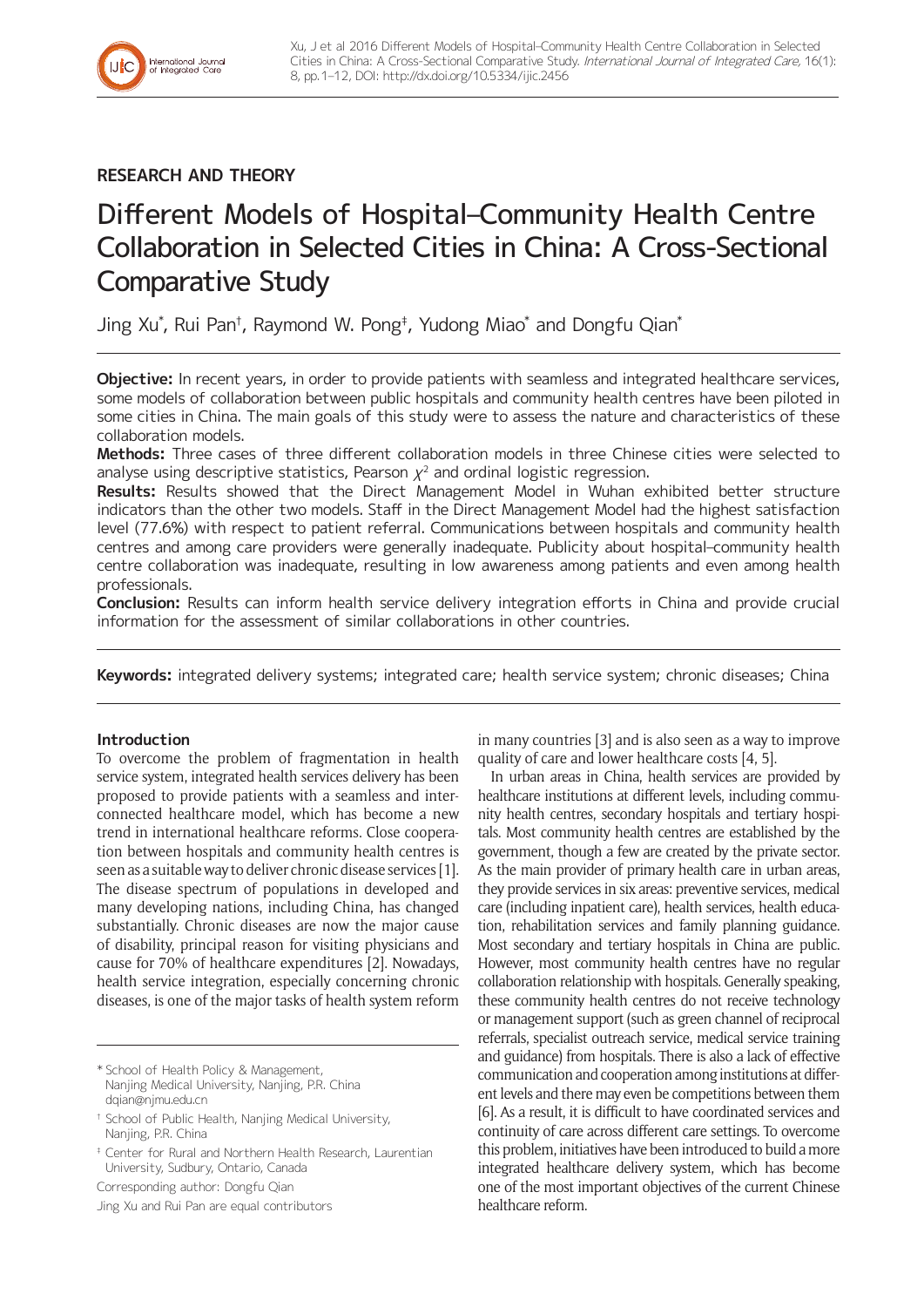With a view to integrating urban healthcare resources, China began, in 1997, to construct a two-level healthcare system consisting of tertiary hospitals (large general hospitals) and community health centres. Since the promulgation of the 'Guidance on the Development of Urban Community Health Services' by the State Council (or Cabinet) of China in 2006, many secondary hospitals have been transformed into community health centres. By the end of 2008, community health centres could be found in all cities and 98% of municipal districts nationwide [7]. As the government has produced some policies to promote the collaboration between hospitals and community health centres, some collaboration models between hospitals and community health centres have been unfolded in some cities. At present, the models of collaboration between hospitals and community health centres in China mainly include the following three kinds of type: Loose Collaboration Model, Medical Consortium Model and Direct Management Model. The above models are approximately in correspondence with liaison model, coordination model and full-integration model, respectively, that were suggested by Leutz [8]. The participants in collaboration models mainly involve public tertiary general hospitals and community health centres, which are the main interagency collaborations between hospitals and community health centres in urban China [8].

Loose Collaboration Model is the most common in China nowadays. In this model, through an agreement, loose and flexible cooperative relationship between a hospital and related community health centres is established. Hospital does not get involved in the management of community health centres and just provides some medical service collaboration or support for community health centres. The next most common is the Medical Consortium Model, which typically involves one tertiary hospital as the core institution and other healthcare agencies, such as community health centres, as partners. These organisations are integrated into a 'medical consortium' through some mechanisms such as funding allocations or formal contracts. The exact number of medical consortiums is unknown, but we estimate there are dozens of them in China [9]. In the Medical Consortium Model, the medical group owns the right of management over related community health centres, except the personnel appointment. Direct Management Model is the least common form of hospital–community health centre collaboration and there are only a few in the whole country [10, 11]. In the Direct Management Model, the hospital is entrusted by the local government the responsibility of administration and operations concerning personnel, finance, health resources and management of affiliated community health centres. Hospital owns the rights of personnel appointment and management control over community health centres. The hospital could appoint and supervise community health centre personnel. In a way, the community health centres could be seen as departments of the hospital [12]. Specific characteristics of these three collaboration models will be discussed in greater detail in the third section where three selected collaborations are described.

While some hospital–community health centre collaborations exist in China, there has been little systematic effort to evaluate them. There are a few mostly descriptive studies. For example, Liu et al. [13] described the collaboration between Peking University People's Hospital and two community health centres, suggesting that it was a 'loose collaboration' that could save patients' visit time and drug costs. Tang et al. [14] studied the collaboration between hospitals and community health centres in Shanghai and Beijing, respectively. However, they have largely failed to provide strong empirical evidence regarding the nature and characteristics of such collaborations that is the main goals of this study.

Generally speaking, little work has been done to examine and analyse the status of different models of hospital– community health centre collaboration in China. Since vertical integration of health service delivery is a key strategy in reforming health systems around the world [15], it is imperative to find out how hospital–community health centre collaborations work and how they perform in China.

# **Methodology**

## **Design**

The structure-process-outcome framework by Donabedian [16] provides the conceptual framework for this study. Structure refers to the underpinning infrastructure and resources that an organization has in place to achieve its aims (personnel, resources, policies and operational procedures). Process refers to what it actually does and outcome refers to the results of what it does [17, 18]. On the basis of this framework, related 'structure, process, and outcomes' of three different collaboration models were investigated and analysed in this study.

Related collaboration models have been conducted in China before this study and corresponding intervention researches were very difficult to implement in fact. Therefore, a cross-sectional survey of three hospital– community health centre collaborations in three cities was designed. Some indicators of 'structure, process, and outcomes' of three different collaboration models were also difficult to investigate. Thus, related descriptive statistics and Pearson  $\chi^2$  inspection were mainly used for comparative analysis of three models. Because patient satisfaction was measured in terms of 'satisfied', 'neither satisfied nor dissatisfied' and 'dissatisfied', we still chose ordinal logistic regression to further analyse patients' satisfaction with their treatment.

## **Samples and data collection**

Using a natural experiment approach, this study compared three typical cases – one sample for each of three models – in three Chinese cities. Stakeholder analysis was conducted in each model. In this study, stakeholders involved all health professionals who participated in collaboration work and patients from sample community health centres. In our study, all sample community health centres and tertiary general hospitals are established and financed by the government.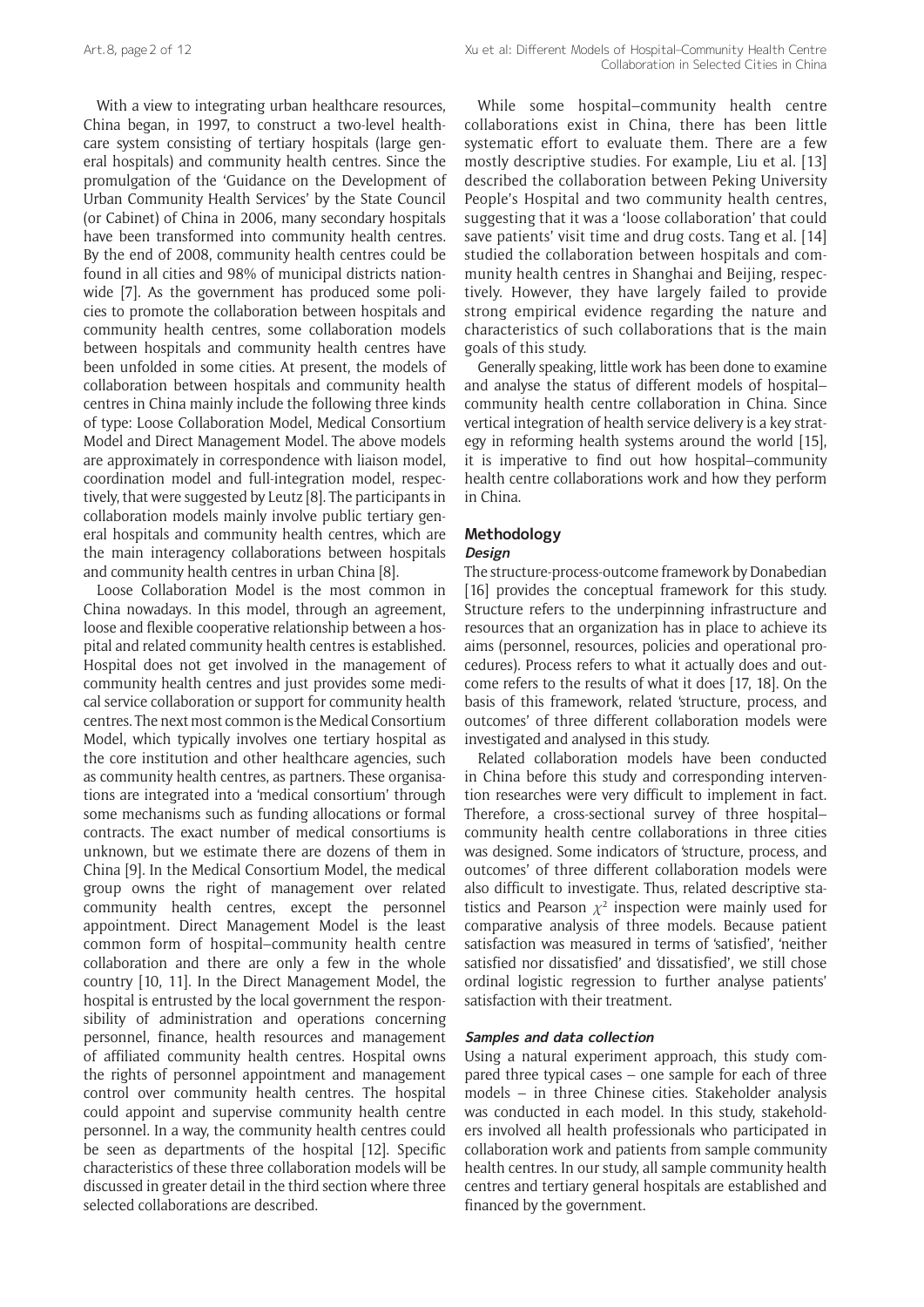Direct Management Model has been piloted in Wuhan, Hubei Province since 2009 and up to when this survey there is no other strict similar case in China. The Medical Consortium Model of collaboration between a tertiary hospital and several community health centres in Zhenjiang, Jiangsu Province was generally believed that is the best representative for Medical Consortium models in China at present. Therefore, the Direct Management Model in Wuhan and the Medical Consortium Model in Zhenjiang were selected as study subjects in this research. According to the comparability and simple random sample, we selected Loose Collaboration Model of collaboration between a tertiary hospital and several community health centres in Nanjing, Jiangsu Province as the control group to analyse.

Each of the selected collaboration involved one hospital and multiple community health centres. Therefore, in addition to surveying the selected hospital, we used a stratified random sampling method to select three community health centres within each collaboration model and patients within the sampled community health centres for inclusion in the survey. Within each model, all health professionals who participated in health service delivery collaboration were selected for the survey. As patients with Type 2 diabetes and hypertension often seek treatment at both hospitals and community health centres, these two chronic diseases were regarded as appropriate tracer diseases for this study. Thus, outpatients with Type 2 diabetes and hypertension who were visiting doctors at the sampled community health centres during the survey period were selected.

The inclusion criteria for patients with Type 2 diabetes or hypertension were the following: (1) had received medical service from both community health centre physicians and hospital specialists during a 1-year period preceding the day of the survey, (2) were aged 18–80; (3) were permanent residents of the study communities and (4) consented to participate in the study. But some patients were excluded. The exclusion criteria were the following: (1) Those with severe diabetic or hypertension complications (e.g. diabetic foot or severe diabetic retinopathy or severe hypertension complications) and (2) those with terminal illness (e.g. with terminal cancer or AIDS).

A review of institution documents and reports was conducted to collect information about the operations of the sampled hospitals and community health centres. A questionnaire survey was also conducted at each of the sampled institutions. The questionnaire for tertiary hospital and community health centres covered basic conditions of the institutions, nature of the collaborations, etc. The survey was conducted by Nanjing Medical University during September 2012.

To acquire the perception of stakeholders, survey for patients and health professionals was by means of a semistructured questionnaire designed to fulfil the study aims. The interview questionnaire for patients covered medical procedures, perceived quality of care, satisfaction and attitudes in relation to outpatient care and the interface between hospitals and community health centres. The interview questionnaire for hospital and

community health centre health professionals covered a range of issues including collaboration models, relationships between community health centre physicians and hospital specialists, and the process and outcomes of the collaboration.

After obtaining informed consent from the research subjects, we distributed 174 questionnaires to health professionals and received 174 completed questionnaires, achieving a 100% response rate. We surveyed 1365 community health centre patients and 1254 questionnaires were fully completed, achieving a response rate of 91.9%.

#### **Research ethics approval**

The participant consents were documented in the first section of each structured questionnaire and all illiterate respondents gave verbal informed consent before participating in this study. No study interventions were performed and all data collected were anonymous statistical data. Participants were assured that the information they gave would be used solely for the purposes of this study and they did not display apprehension in this regard. The Research Ethics Committee of Nanjing Medical University approved the study and its consent procedure.

#### **Results and analysis**

#### **Characteristics of sampled patients**

The characteristics of the sampled patients were shown in **Table 1**. The marital status variable was divided into two categories: married and others (including single, divorced, separated and widowed). Severity of illness, which was self-defined by the respondents, was classified as low, medium and high.

#### **Characteristics of health professionals**

There were 58 health professionals in the Direct Management Model, 63 in the Medical Consortium Model and 53 in the Loose Collaboration Model, accounting for 33.3%, 36.2% and 30.5%, respectively. The education degree was divided into three categories: College (no bachelor's degree), bachelor and postgraduate. Professional title was classified as senior, middle-level and junior or below. The characteristics of the health professionals were shown in **Table 2**. The results showed that there was no statistically significant difference between the categories of every characteristic at the 0.05 level.

# **General characteristics of three collaboration models**

There was a weak binding force in Loose Collaboration Model because of the loose collaboration. Major forms of collaboration involve medical specialists from hospitals providing outpatient services at community health centres, reciprocal referrals and so on. Usually, their collaboration follows the guidance of health administrative departments and depends on the needs of community health centres. However, because culture integration is weak, such collaborations usually lack structured and effectual management support. The work of collaboration mainly depends on the familiarity and relationships of related personnel. What is more, in this model, each of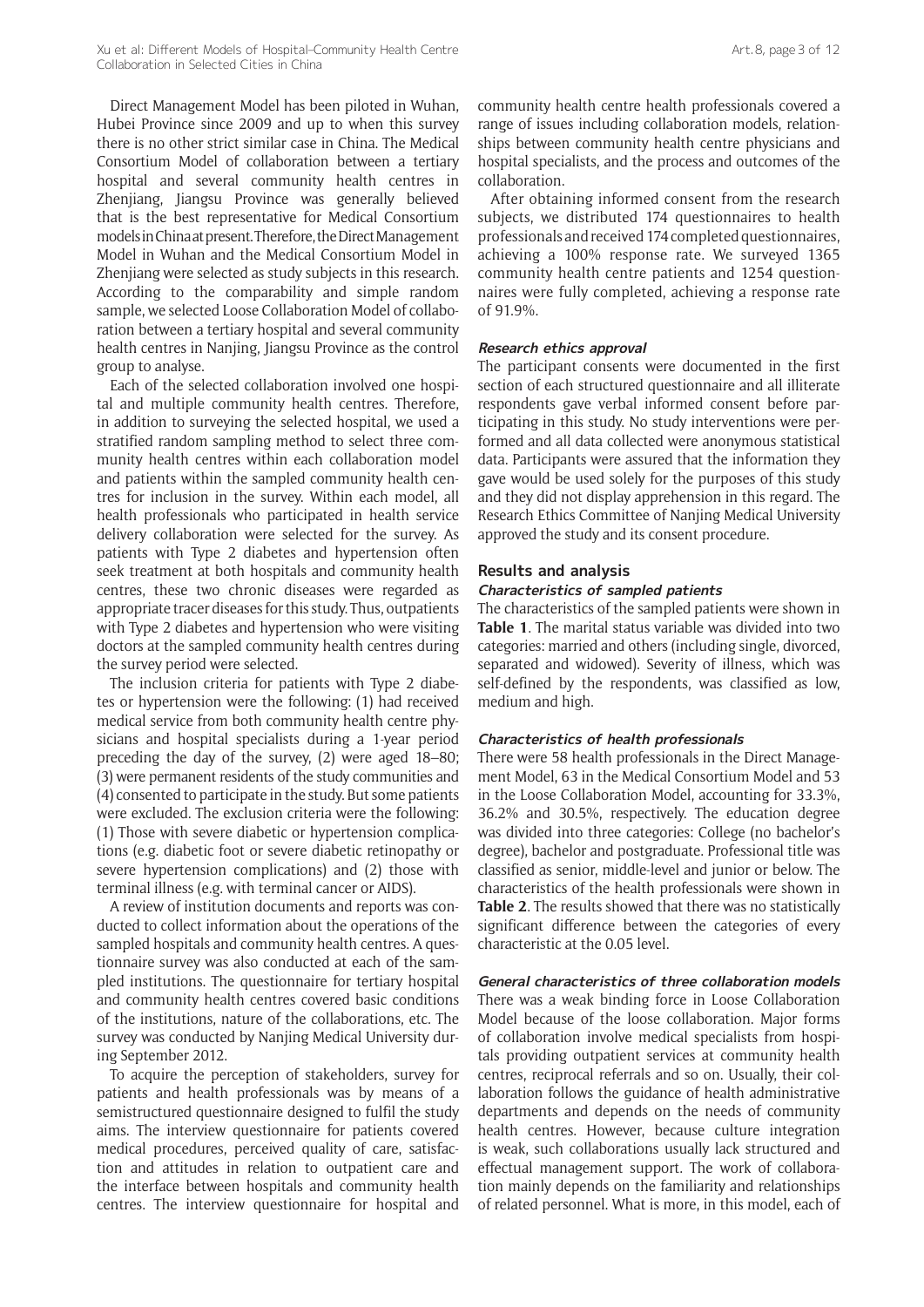| Characteristic              | <b>Direct Management</b><br>(Wuhan)% $(N)$ | <b>Medical Consortium</b><br>(Zhenjiang)% (N) | <b>Loose Collaboration</b><br>(Nanjing)% (N) | Total% $(N)$ | $\chi^2$ test      |
|-----------------------------|--------------------------------------------|-----------------------------------------------|----------------------------------------------|--------------|--------------------|
| Sex                         |                                            |                                               |                                              |              |                    |
| Male                        | 42.3% (160)                                | 44.1% (158)                                   | 49.6% (176)                                  | 45.3% (494)  | $\chi^2$ = 4.165   |
| Female*                     | 57.7% (218)                                | 55.9% (200)                                   | 50.4% (179)                                  | 54.7% (597)  | $P = 0.125$        |
| Age                         |                                            |                                               |                                              |              |                    |
| $18 - 60*$                  | 15.1% (57)                                 | 29.9% (107)                                   | 33.8% (120)                                  | 26.0% (284)  | $\chi^2$ = 40.923  |
| $61 - 70$                   | 44.2% (167)                                | 41.3% (148)                                   | 34.1% (121)                                  | 40.0% (436)  | $P = 0.000$        |
| $71 - 80$                   | 40.7% (154)                                | 28.8% (103)                                   | 32.1% (114)                                  | 34% (371)    |                    |
| Marital status              |                                            |                                               |                                              |              |                    |
| Married                     | 91.3% (345)                                | 93.3% (334)                                   | 93.5% (332)                                  | 92.7% (1011) | $\chi^2$ = 1.676   |
| Others*                     | 8.7% (33)                                  | $6.7\%$ (24)                                  | $6.5\%$ (23)                                 | $7.3\%$ (80) | $P = 0.433$        |
| <b>Educational level</b>    |                                            |                                               |                                              |              |                    |
| Illiterate/<br>elementary*  | 31.0% (117)                                | 50.8% (182)                                   | $15.5\%$ (55)                                | 32.4% (354)  | $\chi^2$ = 137.963 |
| Middle/high<br>school       | 52.9% (200)                                | 40.5% (145)                                   | 50.4% (179)                                  | 48.0% (524)  | $P = 0.000$        |
| College or above            | $16.1\%$ (61)                              | $8.7\%$ (31)                                  | 34.1% (121)                                  | 19.5% (213)  |                    |
| Severity of illness         |                                            |                                               |                                              |              |                    |
| Low                         | 54.2% (205)                                | 46.6% (167)                                   | 39.2% (139)                                  | 46.8% (511)  | $\chi^2$ = 20.926  |
| Medium                      | 42.3% (160)                                | 46.1% (165)                                   | 52.4% (186)                                  | 46.8% (511)  | $P = 0.000$        |
| High*                       | $3.4\%$ (13)                               | $7.3\%$ (26)                                  | $8.5\%$ (30)                                 | $6.3\%$ (69) |                    |
| Types of disease            |                                            |                                               |                                              |              |                    |
| Type 2 diabetes<br>mellitus | 19.8% (75)                                 | 24.6% (88)                                    | 31.5% (112)                                  | 25.2% (275)  | $\chi^2$ = 13.421  |
| Hypertension*               | 80.2% (303)                                | 75.4% (270)                                   | 68.5% (243)                                  | 74.8% (816)  | $P = 0.001$        |

**Table 1:** Characteristics of sampled patients in three collaboration models. Note: Figures in brackets refer to corresponding frequency.

\*Indicates the omitted group in the *ordinal logistic* regression.

related institutions is still independent and is responsible for their own development, which means competition still exists among them.

In the Medical Consortium Model, hospital would generally provide related community health centres with some devices supported. Related community health centres would be affected by the brand of medical group. Equipment adjustment could be carried out within group, and communication within group is convenient. Within the group, an established department is responsible for reciprocal referrals. However, while the medical group takes charge of the development of community health centres, the hospital mainly concentrates on the development of itself.

In the Direct Management Model, the leader of the hospital is completely responsible for the development of community health centres and its interests. Besides, related community health centres could recruit workers in the name of the hospital. Therefore, hospital's concepts can infuse in community health centres conveniently and resource allocation among them is convenient. Generally, community health centres could be seen as a department of a hospital.

The general characteristics of the three collaboration models are highlighted in **Table 3**. The three models of hospital– community health centre collaboration shared some common characteristics. For example, there was no change in the legal status of the community health centres between pre- and post-collaboration implementation. There was also no change in ownership of community health centres and oversight roles over community health centre in three models, which is the same and is owned by the local government. In addition, medical specialist outreach services, defined as planned, regular visits by hospital specialists to see patients in community health centres [19], occurred in each model.

There were also some differences between the three collaboration models. In the Direct Management Model in Wuhan, the core hospital had direct jurisdictional control over the affiliated community health centres, including operation responsibilities, personnel recruitment and management, and material resources utilisation over community health centres, which are both different with the other two models. Financing source of community health centres in the Direct Management Model include hospital (about 5.0%), local government (about 34.0%), medical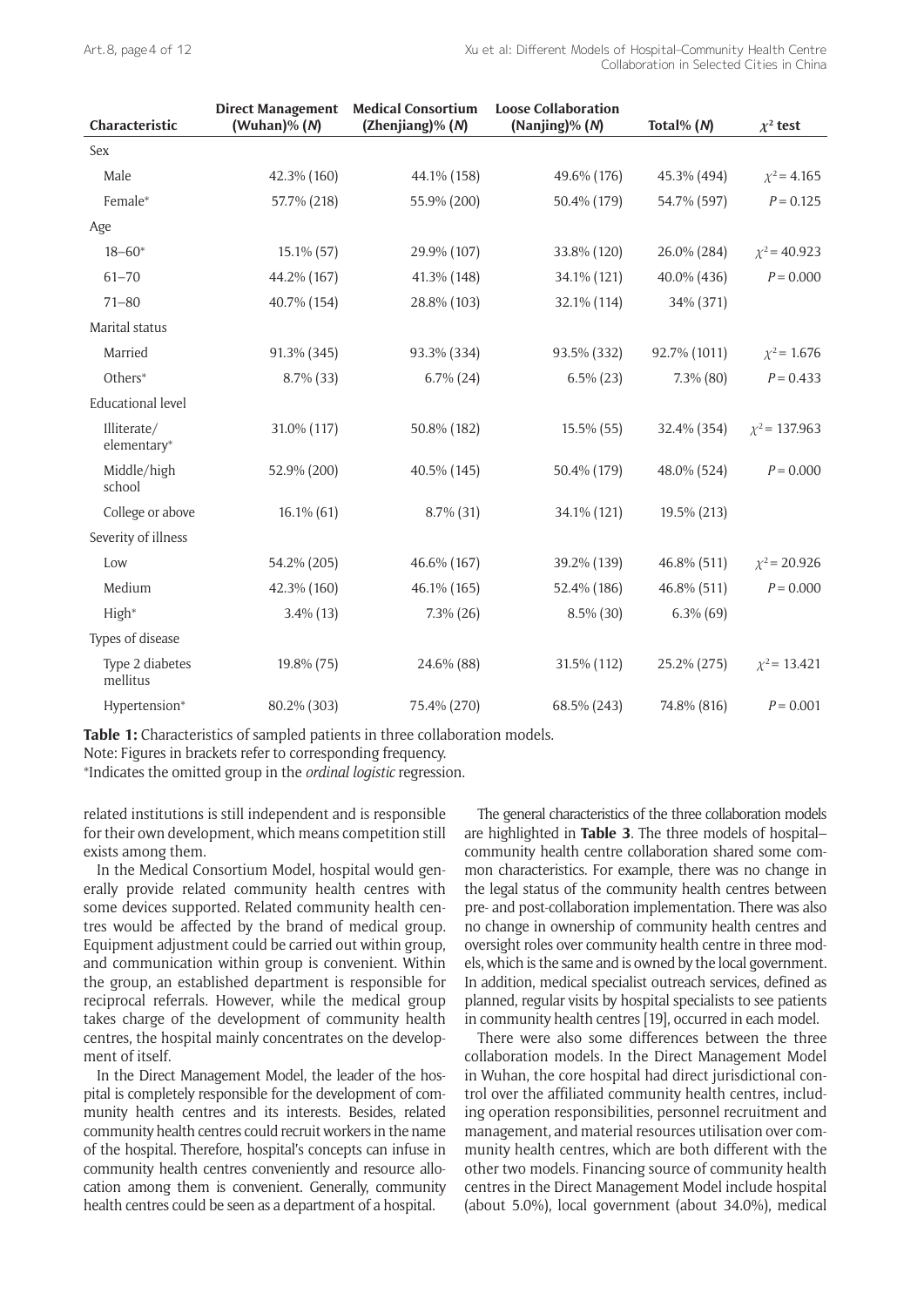Xu et al: Different Models of Hospital–Community Health Centre Collaboration in Selected Cities in China

| Characteristic          | <b>Direct Management</b><br>(Wuhan)% $(N)$ | <b>Medical Consortium</b><br>(Zhenjiang)% (N) | <b>Loose Collaboration</b><br>(Nanjing)% (N) | Total % $(N)$ | $\chi^2$ test    |
|-------------------------|--------------------------------------------|-----------------------------------------------|----------------------------------------------|---------------|------------------|
| Sex                     |                                            |                                               |                                              |               |                  |
| Male                    | 34.5% (20)                                 | 20.6% (13)                                    | $22.6\%$ (12)                                | $26.5\%$ (45) | $\chi^2$ = 3.433 |
| Female                  | 65.5% (38)                                 | 79.4% (50)                                    | 77.4% (41)                                   | 73.5% (129)   | $P = 0.180$      |
| Age                     |                                            |                                               |                                              |               |                  |
| $20 - 30$               | 39.7% (23)                                 | 52.4% (33)                                    | $30.2\%$ (16)                                | 43.6% (72)    | $\chi^2$ = 7.113 |
| $31 - 40$               | 36.2% (21)                                 | 34.9% (22)                                    | 45.3% (24)                                   | 35.2% (67)    | $P = 0.130$      |
| 41 or over              | 24.1% (14)                                 | $12.7\%$ (8)                                  | 24.6% (13)                                   | $21.2\%$ (35) |                  |
| <b>Education</b> degree |                                            |                                               |                                              |               |                  |
| College                 | 30.0% (18)                                 | 47.6% (30)                                    | 39.6% (21)                                   | $40.1\%$ (69) | $\chi^2$ = 4.927 |
| Bachelor                | 56.9% (33)                                 | 42.9% (27)                                    | 43.4% (23)                                   | 47.1% (83)    | $P = 0.29$       |
| Postgraduate            | $12.1\%$ (7)                               | $9.5\%$ (6)                                   | $17.0\%$ (9)                                 | 12.8% (22)    |                  |
| Occupation              |                                            |                                               |                                              |               |                  |
| Physician               | 48.3% (28)                                 | 39.7% (25)                                    | 50.9% (27)                                   | 46.0% (80)    | $\chi^2$ = 1.655 |
| <b>Nurse</b>            | 51.7% (30)                                 | 60.3% (38)                                    | 49.1% (26)                                   | 54.0% (94)    | $P = 0.437$      |
| Professional title      |                                            |                                               |                                              |               |                  |
| Senior                  | 43.1% (25)                                 | 57.1% (36)                                    | 43.4% (23)                                   | 48.3% (84)    | $\chi^2$ = 7.946 |
| Middle level            | 51.7% (30)                                 | 42.9% (27)                                    | 47.2% (25)                                   | 47.1% (68)    | $P = 0.080$      |
| Junior or below         | $5.2\%$ (3)                                | 0(0)                                          | $9.4\%$ (5)                                  | $4.6\%$ (8)   |                  |

**Table 2:** Characteristics of sampled health professionals in three collaboration models.

service revenue and other revenue (about 61.0%), which, however, include only local government (about 34.0%), medical service revenue and other revenue (about 66.0%) in the other two models.

In the Medical Consortium Model in Zhenjiang, rather than direct management, the core hospital provided the affiliated community health centres with operational guidance and shared some equipment and other resources. With respect to administration, the hospital provided management support but could not appoint or manage community health centre personnel.

In the Loose Collaboration Model in Nanjing, a mutually agreed-upon relationship was established through an agreement between the hospital and the community health centres, but the former was not involved in the management of the latter. The hospital simply provided some medical services and other kinds of support to the community health centres.

#### **Structure analysis – three collaboration models**

Evaluation of the structure included five aspects: organisational structure, financing, facility/equipment, staffing and policy. For different institutions to work effectively in collaboration, proper infrastructure and financing support were important. In 3 years from 2009 to 2011, the only hospital that received financial support from the local government was the one in the Direct Management Model, and the average amount was about RMB 1.13 million (\$ 0.18 million). The average number of inpatient beds in a community health centre was about 80 in the Direct Management Model and Loose Collaboration Model, while it was about 29 in the MC Model. Moreover, there were some incentive policies for collaboration in each model. For example, community health centres could recruit staff in the name of hospital in the Direct Management Model. To encourage patients with chronic diseases to be willing to receive treatment in community health centres, Medical Consortium Model had an incentive policy in terms of health insurance: chronic patients insured by China basic medical insurance system for urban employees will be reimbursed for 90% of their medical expense by health insurance when receiving treatment in community health centres if their medical expense exceeds payment capability of individual account.

One of the main functions of community health centres in China is to provide public health services, including health promotion, disease prevention, immunization, prevention of infectious diseases, maternal and child health, etc. Under the Loose Collaboration Model, community health centres operated independently, but local district government supervises the operation and provision of public health services. Under the Medical Consortium Model, hospital can provide more guidance about public health service delivery for community health centres but local district government has the same supervision responsibility. Under the Direct Management Model, the hospital may use the allied community health centres as a marketing strategy to expand its medical service market because the community health centres are under minimal supervision from government.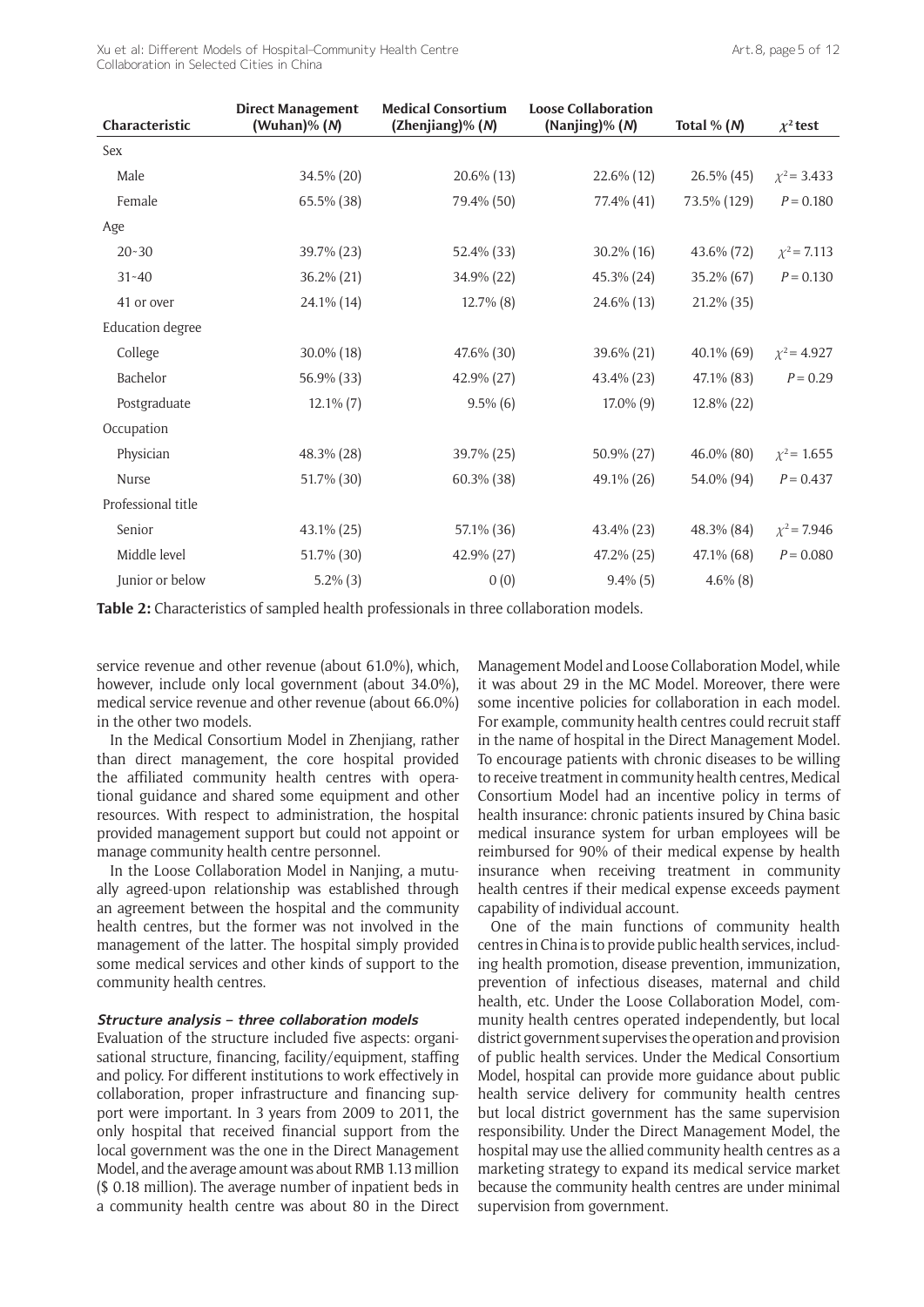|                                                                                          | Dimensions/indicators                                                                            | <b>Direct Management</b><br>Model (Wuhan)                           | <b>Medical Consortium</b><br>Model (Zhenjiang)         | <b>Loose Collaboration</b><br><b>Model (Nanjing)</b>      |
|------------------------------------------------------------------------------------------|--------------------------------------------------------------------------------------------------|---------------------------------------------------------------------|--------------------------------------------------------|-----------------------------------------------------------|
| Ownership of community health centre                                                     |                                                                                                  |                                                                     | Same (the local government)                            |                                                           |
|                                                                                          | Oversight roles over community health<br>centre                                                  |                                                                     | Same (the local government)                            |                                                           |
|                                                                                          | Operation responsibilities over<br>community health centre                                       | Hospital                                                            | Community health centre                                | Community health<br>centre                                |
|                                                                                          | Financing source of community health<br>centre                                                   | Hospital, Local government,<br>Medical service and other<br>revenue | Local government, Medical<br>service and other revenue | Local government,<br>Medical service and<br>other revenue |
|                                                                                          | Personnel recruitment and management<br>over community health centre                             | Hospital                                                            | Community health centre                                | Community health<br>centre                                |
|                                                                                          | Collaboration implementation cost                                                                | $+++$                                                               | $^{+++}$                                               | $^{+}$                                                    |
|                                                                                          | Degree of shared financial resources                                                             | $++$                                                                | $^{++}$                                                | $^{+}$                                                    |
|                                                                                          | Degree of healthcare resources<br>integration                                                    | $^{+++}$                                                            | $^{++}$                                                | $^{+}$                                                    |
|                                                                                          | Extent of interagency integration                                                                | $^{+++}$                                                            | $^{++}$                                                | $^{+}$                                                    |
|                                                                                          | Degree of patient information sharing<br>between hospital and community health<br>centres        | $++$                                                                | $^{++}$                                                | $^{+}$                                                    |
|                                                                                          | Degree of sharing of organisational<br>culture                                                   | $+++$                                                               | $^{++}$                                                | $^{+}$                                                    |
|                                                                                          | Adherence to public health service goal                                                          | $^{+}$                                                              | $++$                                                   | $^{+++}$                                                  |
| Organisational structure: Administrative<br>authority over community health centres      |                                                                                                  | Hospital                                                            | Hospital                                               | community health<br>centres                               |
| Financing                                                                                |                                                                                                  |                                                                     |                                                        |                                                           |
| Average annual subsidy for hospital from<br>local government from 2009 to 2011<br>(Yuan) |                                                                                                  | 1.1 Million                                                         | 0                                                      | 0                                                         |
|                                                                                          | Facility/equipment:                                                                              |                                                                     |                                                        |                                                           |
| 1                                                                                        | Average number of beds at each<br>community health centres                                       | 79.5                                                                | 28.7                                                   | 79.3                                                      |
| 2                                                                                        | Average number of beds at hospital                                                               | 800                                                                 | 1030                                                   | 1000                                                      |
| 3                                                                                        | Establishing an information-sharing<br>platform between hospital and<br>community health centres | Yes                                                                 | Yes                                                    | Yes                                                       |
|                                                                                          | Staffing:                                                                                        |                                                                     |                                                        |                                                           |
| Special office and staff to oversee<br>collaboration and management                      |                                                                                                  | Yes                                                                 | Yes                                                    | No                                                        |
| Policy                                                                                   |                                                                                                  |                                                                     |                                                        |                                                           |
|                                                                                          | 1 Incentives to promote institutional<br>collaboration                                           | Yes                                                                 | Yes                                                    | Yes                                                       |
| 2                                                                                        | Whether to have health insurance<br>incentives                                                   | No                                                                  | Yes                                                    | No                                                        |

**Table 3:** Comparisons of structure of three collaboration models. Note: '+'means least or weakest; '+++' means most or strongest.

#### **Process and outcome analysis**

Our evaluation of process and outcomes of the collaborations focuses on the following aspects: (1) specialists involvement, such as number, diversity, frequency of attendance and turnover; (2) information exchanges and their contents; (3) number and waiting time of reciprocal referrals; (4) doctors' and patients' views on collaboration.

According to institution documents and reports of the hospitals and community health centres, in 2011, an average of 3.7 hospital specialists outreached to each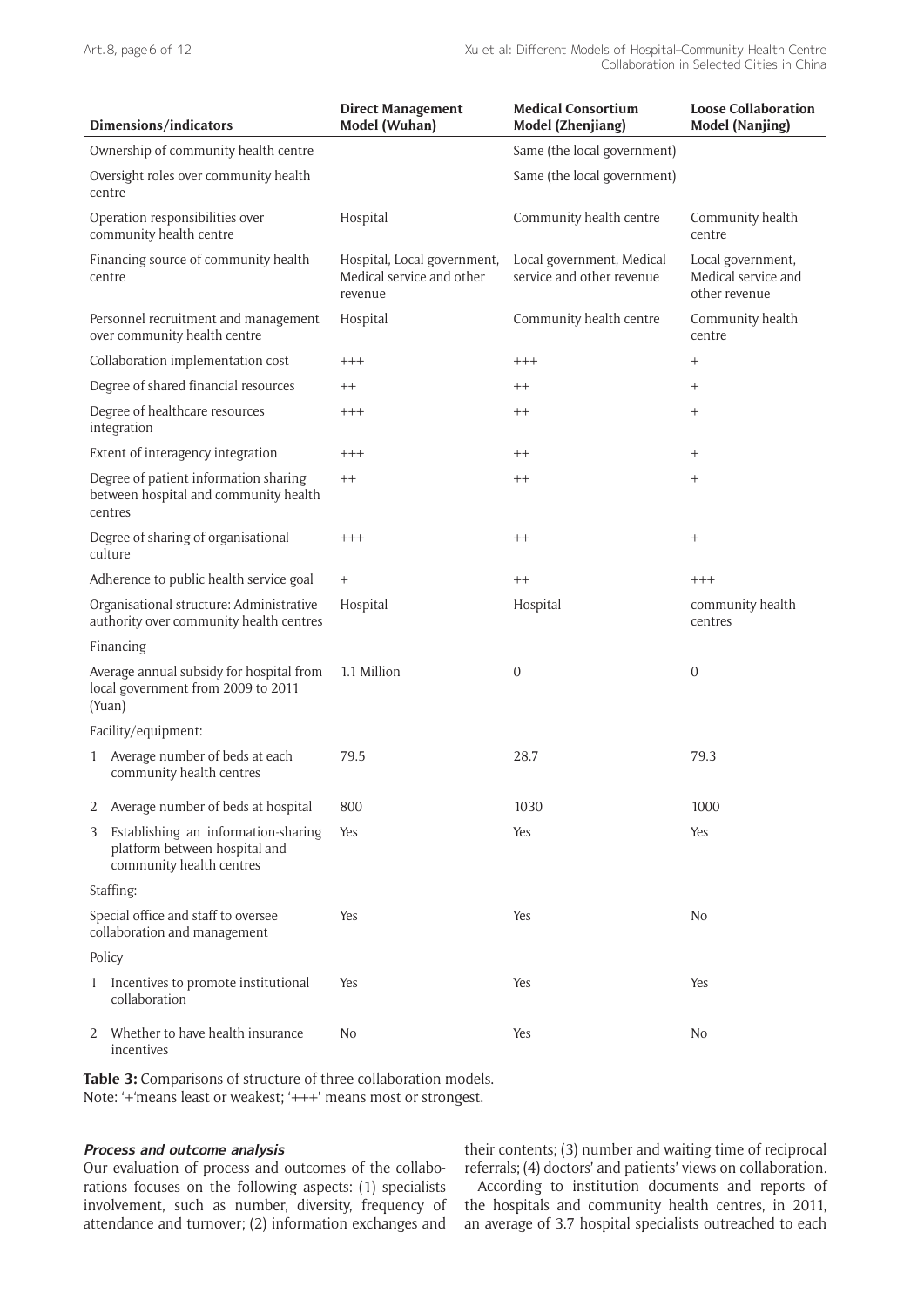Between 2008 and 2011, the percentage increases in patient referrals to hospitals from community health centres and to community health centres from hospitals in the Direct Management Model were higher than the Loose Collaboration Model.

The survey of health professionals showed that, in terms of their awareness of the nature of the collaboration, the differences of proportions among the three collaboration models were statistically different  $(\chi^2 = 19.777, P = 0.000)$ . Pairwise comparisons between groups using SNK-q test showed that the Direct Management Model was different from the Medical Consortium Model  $(\chi^2 = 15.626,$  $P = 0.000$ ) and the Loose Collaboration Model ( $\chi^2$  = 17.756,  $P = 0.000$ ), but there was no statistically significant difference between the Medical Consortium Model and the Loose Collaboration Model ( $\chi^2$  = 0.164, *P* = 0.686).

The knowledge level of patients regarding the nature of hospital–community health centre collaboration in the Direct Management Model and Medical Consortium Model was lower than that in the Loose Collaboration Model. With respect to how patients viewed their physicians' understanding of their health problems, the proportion of patients who thought that the community health centre doctors knew their medical history was 45.7% in the Direct Management Model, which was the lowest among the three models. On the contrary, the proportion of patients who thought that hospital specialists knew their medical history was 31.4% in the Direct Management Model, which was the highest among the three models; however, the results in **Table 4** showed no significance in this indicator.

| <b>Dimension</b>              | <b>Indicator</b>                                                                                                                                   | <b>Direct</b><br>Management<br>% (N) | <b>Medical</b><br>Consortium<br>% (N) | Loose<br>Collaboration<br>% (N) | $\chi^2$ test                    |
|-------------------------------|----------------------------------------------------------------------------------------------------------------------------------------------------|--------------------------------------|---------------------------------------|---------------------------------|----------------------------------|
| Medical care                  | Average number of hospital departments<br>participating in collaboration with<br>community health centres                                          | 21                                   | 7                                     | 8                               |                                  |
|                               | Average number of outreach specialists<br>from hospital providing medical care to<br>patients at community health centres                          | 4                                    | 3.7                                   | 3.3                             |                                  |
|                               | Average amount of time (days) spent by<br>each outreach specialist at community<br>health centres per week                                         | 1.9                                  | 1.8                                   | 1                               |                                  |
| Workload                      | Percentage increase in community health<br>centre outpatients between 2008 and 2011<br>(%)                                                         | 45.2%                                | 79.9%                                 | 40.3%                           |                                  |
| Training of<br>health workers | Average number of health professionals<br>per year from community health centres<br>receiving training in hospital in 3 years<br>from 2009 to 2011 | 8                                    | 3.7                                   | 2.7                             |                                  |
| Referral                      | Percentage increase in patient referrals to<br>hospitals from community health centres<br>between 2008 and 2011                                    | 86.7%                                | $-*$                                  | 26.9%                           |                                  |
|                               | Percentage increase in patient referrals to<br>community health centres from hospitals<br>between 2008 and 2011                                    | 133.3%                               |                                       | 47.4%                           |                                  |
| Stakeholders'<br>perceptions  | Percentage of health professionals<br>who were aware of the nature of the<br>collaboration                                                         | $91.4\%$ (53)                        | $60.3\%$ (38)                         | 56.6% (30)                      | $x^2 = 19.777$<br>$P = 0.000$    |
|                               | Percentage of patients who knew about<br>the nature of hospital-community health<br>centre collaboration.                                          | 20.8% (71)                           | 24.5% (61)                            | 41.4% (144)                     | $\chi^2$ = 39.014<br>$P = 0.000$ |
|                               | Percentage of patients who thought<br>community health centre doctors knew<br>their medical history                                                | 45.7% (156)                          | 69.5% (173)                           | 61.8% (215)                     | $\chi^2$ = 36.522<br>$P = 0.000$ |
|                               | Percentage of patients who thought<br>specialists from hospitals knew their<br>medical history                                                     | 31.4% (107)                          | 27.7% (69)                            | 25.6% (89)                      | $\chi^2$ = 2.911<br>$P = 0.233$  |

**Table 4:** Indicators of the process of collaboration in the three models, 2011. Note: Figures in brackets are corresponding frequencies. \*Data are not available due to lack of record.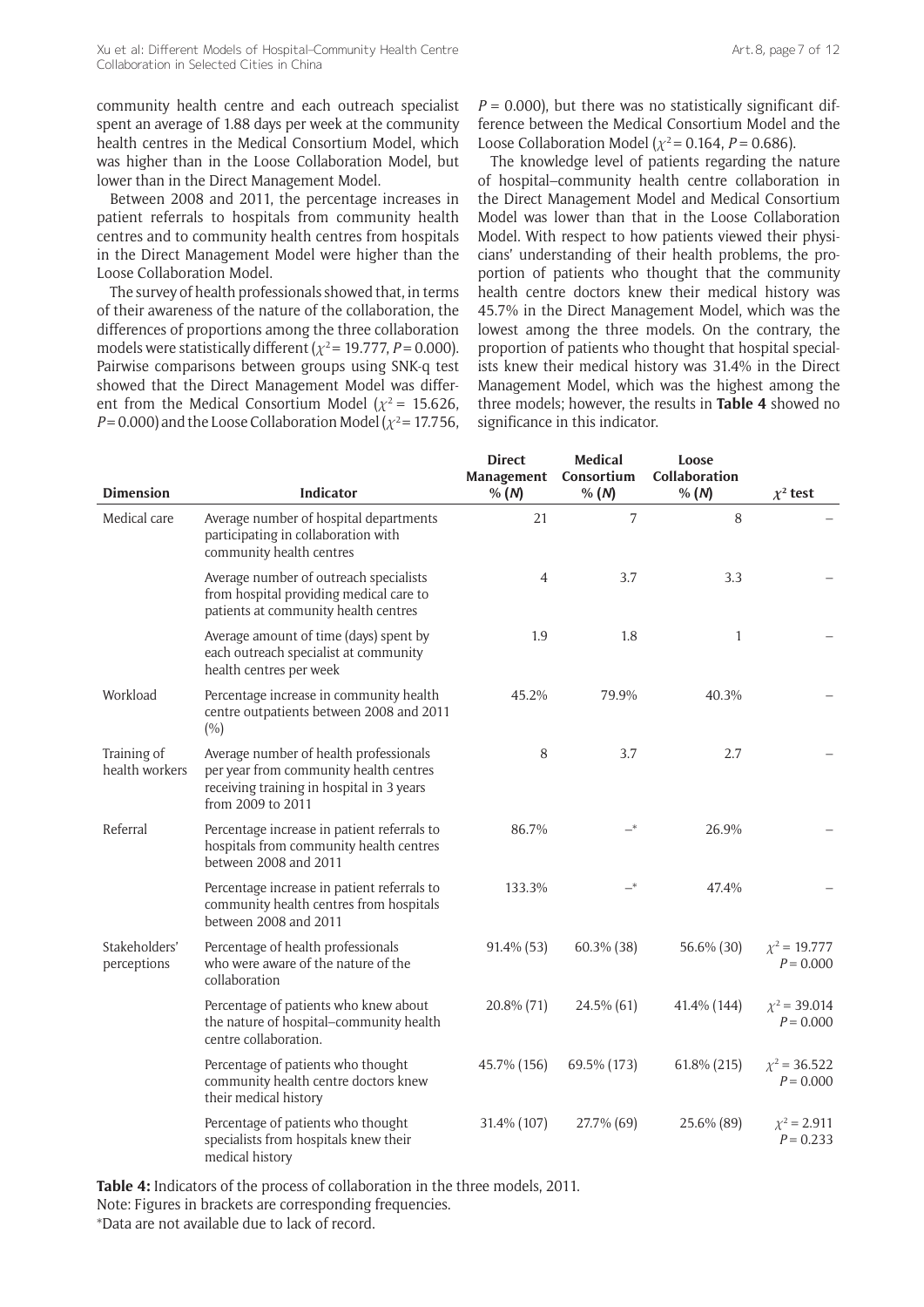Patients' perceptions of their health conditions partly reflected their satisfaction with the quality of service they have received [20]. Our results showed that there were statistically significant differences among the three models  $(x^2 = 31.614, P = 0.000)$ .

Satisfaction with hospital–community health centre collaboration was examined from the perspectives of patients and health professionals (see **Table 5**). A total of 651 patients responded that they did not know whether the hospital doctors and community health centre doctors had communicated with each other about their illness or health conditions. The  $\chi^2$  test showed that there were no significant differences ( $\chi^2$  = 1.081, *P* = 0.583) among the three models. Similarly, there were no differences in relation to patients' satisfaction with treatment effects  $(\chi^2 = 4.111, P = 0.391).$ 

However, there were statistically significant differences among the three models in relation to health professionals' satisfaction with respect to referrals of patients.

In the Direct Management Model, 77.6% of the health professionals were satisfied with patient referrals, which was considerably higher than the satisfaction in the other two models. Pairwise comparisons between models show that there were significant differences between the Direct Management Model and the Medical Consortium Model (*P* = 0.004) and between the Direct Management Model and the Loose Collaboration Model (*P* = 0.002). However, there was no significant difference between the Medical Consortium Model and the Loose Collaboration Model (*P* = 0.139) (see **Table 5**).

The results of the parameter estimates of ordinal logistic regression (see **Table 6**) showed that sex, education, age, marital status and type of disease did not affect satisfaction. However, the relationships between satisfaction and severity of disease and types of model were statistically significant. More specifically, patients whose disease was of 'low severity' were 29.6% more likely to be 'satisfied' than those with 'high severity'. And patients whose

| Patients' perception on communications between hospitals and related community health centres regarding |  |
|---------------------------------------------------------------------------------------------------------|--|
| patients' illness                                                                                       |  |

|                                                                                     | Sufficient % (N)                                                                    |                                       | Not sufficient % (N) |                   |  |  |
|-------------------------------------------------------------------------------------|-------------------------------------------------------------------------------------|---------------------------------------|----------------------|-------------------|--|--|
| Direct Management Model                                                             | 18.9(21)                                                                            |                                       | 81.1 (90)            | $\chi^2$ = 1.081  |  |  |
| Medical Consortium Model                                                            | 16.4(27)                                                                            |                                       | 83.6 (138)           | $P = 0.583$       |  |  |
| Loose Collaboration Model                                                           | 14.3(25)                                                                            |                                       | 85.7 (150)           |                   |  |  |
| Sub-Total                                                                           | 16.2(73)                                                                            |                                       | 83.8 (378)           |                   |  |  |
|                                                                                     |                                                                                     | Patients' satisfaction with treatment |                      |                   |  |  |
|                                                                                     | Satisfied % (N)                                                                     | Medium $% (N)$                        | Dissatisfied % (N)   | $\chi^2$ test     |  |  |
| Direct Management Model                                                             | 57.4 (220)                                                                          | 37.1 (142)                            | 5.5(21)              | $\chi^2$ = 4.111  |  |  |
| Medical Consortium Model                                                            | 64.1 (236)                                                                          | 31.3(115)                             | 4.6(17)              | $P = 0.391$       |  |  |
| Loose Collaboration Model                                                           | 61.6 (229)                                                                          | 32.5(121)                             | 5.9(22)              |                   |  |  |
| Sub-Total                                                                           | 61.0(685)                                                                           | 33.7 (378)                            | 5.3(60)              |                   |  |  |
|                                                                                     | Health professionals' satisfaction with collaborative treatment of patients,% $(N)$ |                                       |                      |                   |  |  |
| Direct Management Model                                                             | 69.0 (40)                                                                           | 25.9(15)                              | 5.1(3)               | $\chi^2$ = 8.094  |  |  |
| Medical Consortium Model                                                            | 44.5(28)                                                                            | 44.4 (28)                             | 11.1(7)              | $P = 0.083*$      |  |  |
| Loose Collaboration Model                                                           | 50.0(26)                                                                            | 42.3(22)                              | 7.7(4)               |                   |  |  |
| Sub-Total                                                                           | 54.3 (94)                                                                           | 37.6(65)                              | 8.1(14)              |                   |  |  |
| Health professionals' satisfaction with referrals of patients,% (N)                 |                                                                                     |                                       |                      |                   |  |  |
| Direct Management Model                                                             | 77.6 (45)                                                                           | 22.4(13)                              | 0.0(0)               | $\chi^2$ = 16.625 |  |  |
| Medical Consortium Model                                                            | 54.0 (34)                                                                           | 36.5(23)                              | 9.5(6)               | $P = 0.001*$      |  |  |
| Loose Collaboration Model                                                           | 48.1(25)                                                                            | 50.0(26)                              | 1.9(1)               |                   |  |  |
| Sub-Total                                                                           | 60.1(104)                                                                           | 35.8(62)                              | 4.1(7)               |                   |  |  |
| Health professionals' satisfaction with communication about patients' illness,% (N) |                                                                                     |                                       |                      |                   |  |  |
| Direct Management Model                                                             | 62.1(36)                                                                            | 34.5(20)                              | 3.4(2)               | $\chi^2$ = 7.908  |  |  |
| Medical Consortium Model                                                            | 41.3(26)                                                                            | 44.4 (28)                             | 14.3(9)              | $P = 0.91*$       |  |  |
| Loose Collaboration Model                                                           | 44.2 (23)                                                                           | 44.2 (23)                             | 11.6(6)              |                   |  |  |
| Sub-Total                                                                           | 49.2 (85)                                                                           | 41.0(71)                              | 9.8(17)              |                   |  |  |

**Table 5:** Patients' and health professionals' assessments on health and other outcomes. \*Results of Fisher's exact test.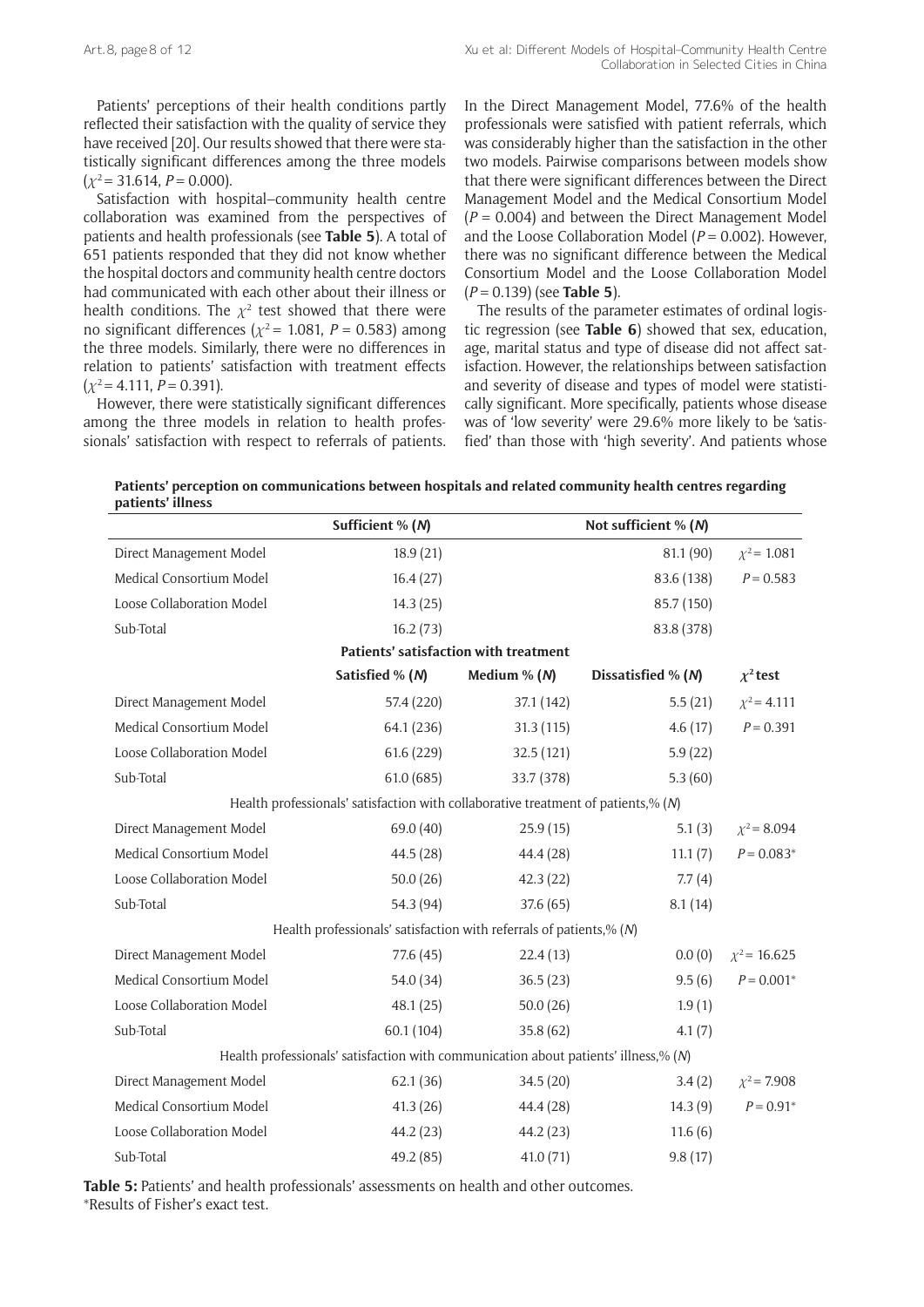Xu et al: Different Models of Hospital–Community Health Centre Collaboration in Selected Cities in China

|                          |                    |           | 95% CI             |                    |
|--------------------------|--------------------|-----------|--------------------|--------------------|
| <b>Variables</b>         | B(SE)              | <b>OR</b> | <b>Lower bound</b> | <b>Upper bound</b> |
| Sex                      |                    |           |                    |                    |
| Male                     | $-0.159(0.130)$    | 0.853     | 0.662              | 1.100              |
| Age                      |                    |           |                    |                    |
| $61 - 70$                | 0.211(0.167)       | 1.235     | 0.890              | 1.714              |
| $71 - 80$                | 0.205(0.158)       | 1.228     | 0.900              | 1.673              |
| Marital status           |                    |           |                    |                    |
| Married                  | $-0.110(0.237)$    | 0.896     | 0.563              | 1.424              |
| <b>Education</b> level   |                    |           |                    |                    |
| Middle/high school       | 0.105(0.153)       | 1.111     | 0.824              | 1.499              |
| College and above        | 0.177(0.196)       | 1.194     | 0.812              | 1.755              |
| Severity of illness      |                    |           |                    |                    |
| Low                      | $1.667***$ (0.253) | 5.296     | 3.224              | 8.707              |
| Medium                   | $0.983***$ (0.247) | 2.672     | 1.649              | 4.334              |
| Types of disease         |                    |           |                    |                    |
| Type 2 diabetes mellitus | $-0.073(0.143)$    | 0.930     | 0.703              | 1.230              |
| Model <sup>a</sup>       |                    |           |                    |                    |
| Medical Consortium Model | 0.129(0.164)       | 1.138     | 0.825              | 1.570              |
| Direct Management Model  | $-0.341**$ (0.157) | 0.711     | 0.522              | 0.967              |

**Table 6:** Parameter estimates (*ordinal logistic* regression).

Note: <sup>a</sup>Loose Collaboration Model was taken as a controlled group.

\*\*Indicates significance at 5%.

\*\*\*Indicates significance at 1%.

disease was of 'medium severity' were 67.2% were more likely to be more satisfied than those with 'high severity'. Patients from the Direct Management Model had odds of being in the 'satisfied' category that was 28.9% less than those from Loose Collaboration Model.

#### **Discussion**

Chronic noncommunicable diseases have such characteristics as long duration, multiple causation, undulating course and hard to cure [1]. Therefore, in dealing with chronic diseases, healthcare organisations have paid special attention to the way treatments and care are provided, and integration of health services delivery has received increased attention [4]. Dove et al. [21] have pointed out that integrated healthcare delivery is currently the favoured approach to make the best use of health resources and to reduce cost. Diana et al. [22] compared the process of two very different collaboration models in Boston, to gain a deeper understanding of a hospital's experience living through such a change. Oelke et al. [23] have described the planning and implementation of a hospital–community collaboration model in Alberta, Canada, and how the model has improved quality of patient care and efficiency of service delivery. In China, strengthening the collaboration between hospitals and community health centres is thought to be critical in China's current healthcare reform. Collaboration models involving hospitals and community health centres have been launched in some cities to ensure better coordination, efficiency and quality. Our research was to describe the characteristics of three different models of hospital–community health centre collaboration and to examine and compare some differences in the implementation and effects of health care for patients with chronic disease.

To avoid potential confounding factors caused by different diseases, we focused on patients with Type 2 diabetes mellitus and hypertension. Also, to avoid outlier effects, we excluded patients with serious complications and comorbidities. In addition, we elaborated the meaning and the purpose of the survey to all possible respondents before the face-to-face survey, and therefore, the response rates were high (health professionals 100.0% and patients 91.9%). We noticed that the Direct Management institution cared for a much older population because of the fact that the Direct Management Model was in Hanyang district, an old industrial region with more residents aged 60 or over of Wuhan. We tested its impacts on knowing about the nature of hospital– community health centre collaboration, thinking that community health centre doctors know their medical history and thinking that specialists from hospitals know their medical history, but no statistical difference was found (*P* > 0.05). In addition, we found that education degree was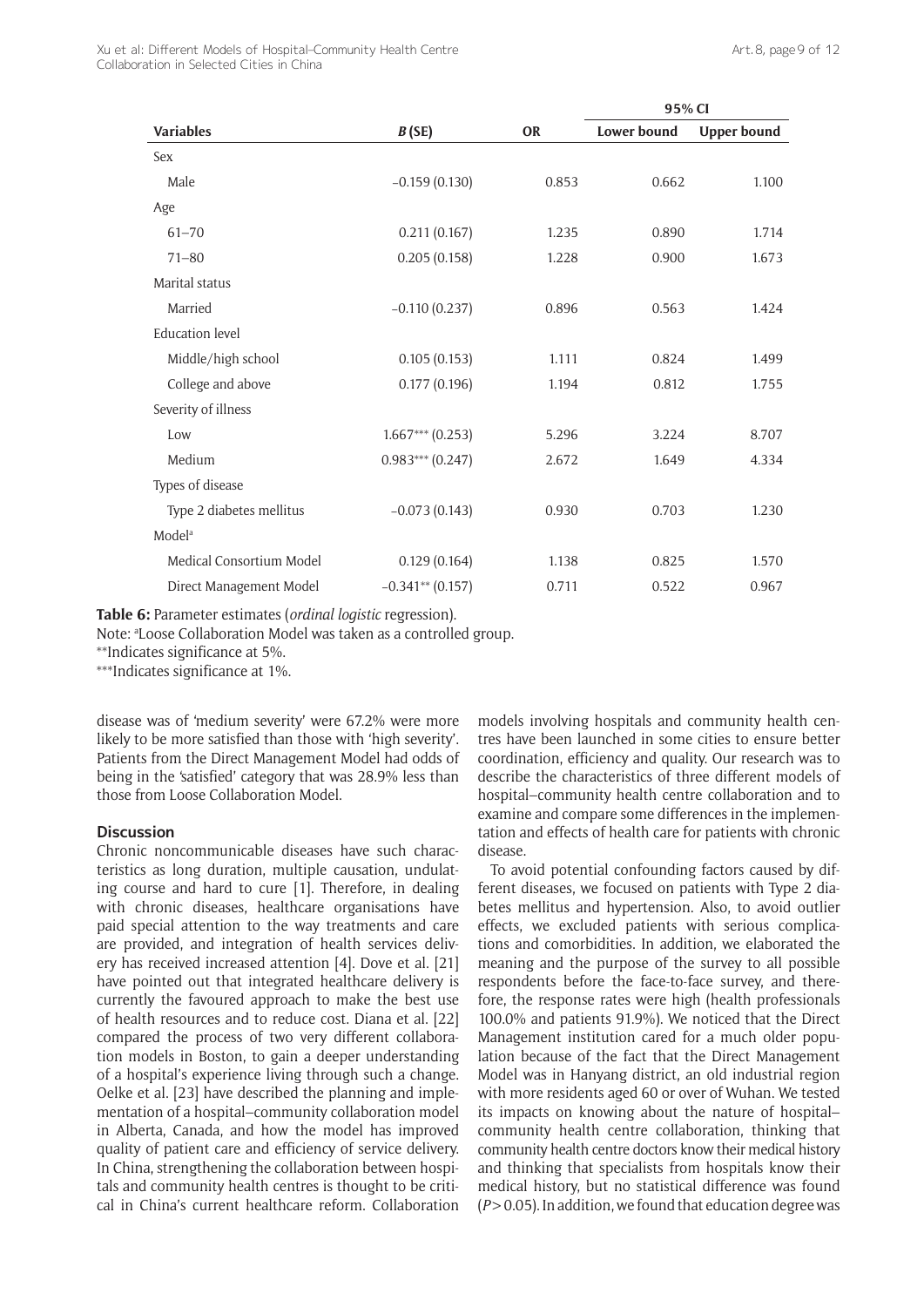related to the knowledge about the nature of hospital– community health centre collaboration. The percentage of Loose Collaboration Model respondents who knew about the nature of hospital–community health centre collaboration was higher than the Direct Management and Medical Consortium Models ( $\chi^2$  = 24.125, *P* = 0.000), which suggested that the publicity should emphasise on patients with less education.

Our study showed that, on the whole, the Direct Management Model in Wuhan had better 'structure' indicators than the other two models, which is likely attributed to its closer relationship in collaboration. In the Direct Management Model in Wuhan, the hospital is responsible for the operation responsibilities, personnel recruitment and management, and material resources utilisation over community health centres, which can contribute to improving resource allocation efficiency and strengthening the cooperation between hospital and community health centres. On the other hand, Direct Management Model has also its own weaknesses such as strong dependency on support degree of hospital leaders, possible inconsistency on public health service goal or task between hospital and community health centres, and so on. In terms of 'process' and 'outcomes', the survey of stakeholders' perception showed that there were no significant differences in patients' perceptions of communications between hospitals and community health centres regarding their illness, although health professionals' satisfaction with collaborative treatment and communication regarding patients' illness was higher in the Direct Management Model than in the other two models. Most patients thought the communication was not sufficient. Many reasons may result in it. For example, the low level of information technology cannot provide different institutions with tools to be in contact with each other effectively [24]. And due to inadequate publicity about hospital–community health centre collaboration, the awareness about the collaboration model was low among patients and even health professionals.

Patients' satisfaction from the Direct Management Model was less than those from Loose Collaboration Model, which may be caused by its own weaknesses in the former but it needs further investigations in the future. In general, patients' satisfaction with the effect of treatment was not high in all models, suggesting that all three models need to take measures to improve their collaborative services. Two factors, including severity of disease and types of model, affected their satisfaction.

Perfecting the promotion mechanism is the most important thing that should be emphasized, especially the benefit-sharing mechanism among different stakeholders, which could align the interests of hospital with community health centres and patients and make them become a community of interest. It can help arouse each stakeholder's enthusiasm to work for cost-effective and cost–benefit health service. Meanwhile, cultural integration across institutions with different levels should be strengthened. For example, it is necessary to establish mutual support and trust among doctors from different institutions, which would help carry out the collaboration in practice rather than be set on one side.

This study has some limitations, most of which are a function of the nature of the research. Although related descriptive statistics and quantitative methods were used in this study, the analysis on three models is still not thorough and comprehensive. The data in this study came from a cross-sectional survey of three hospital– community health centre collaborations in three cities in China, which limits the use or obtains of other research methods and results. Although the Direct Management Model appears to have outperformed the other two, we cannot say for sure whether this is due to the superiority of the Direct Management Model or to this particular hospital–community health centre collaboration or to its location (Wuhan) or to a combination of these factors. Future studies should involve a much larger number of collaborations selected randomly from across the country.

#### **Recommendations**

#### **Further research on different collaboration models**

The current study should be seen as exploratory in nature. Nevertheless, it offers some interesting insights about hospital–community health centre collaborations, upon which hypotheses could be formulated for future testing. Because hospital–community health centre collaborations are not extensively studied in China and because our findings suggest that different models of collaborations may yield different performance outcomes, further research to examine the strengths and weaknesses of different models could help guide the future development of hospital–community health centre collaborations, which appear to be a viable approach for providing care to patients with chronic conditions.

#### **Strengthen information sharing and communication**

Productive collaboration between different healthcare agencies or involving agencies at different levels requires effective communication and sharing of information. However, communications between hospitals and community health centres and among care providers were generally inadequate. Improving communication and information flow within a collaboration, including sharing of information about patients when they are referred from hospital to community health centre or vice versa is one of the top priority issues. But this is not just a task for individual health-care providers; it requires institutional attention and support.

#### **Pay attention to health professionals' awareness**

Doctors are one of the key stakeholders in hospital– community health centres collaboration. However, our study has shown that many of them were not knowledgeable about the nature of the collaboration and their enthusiasm was not high. To ensure the future success of collaborations, it is important to ensure that physicians, as well as other healthcare providers, know more about the collaboration, how it works and how their participation is essential to its success.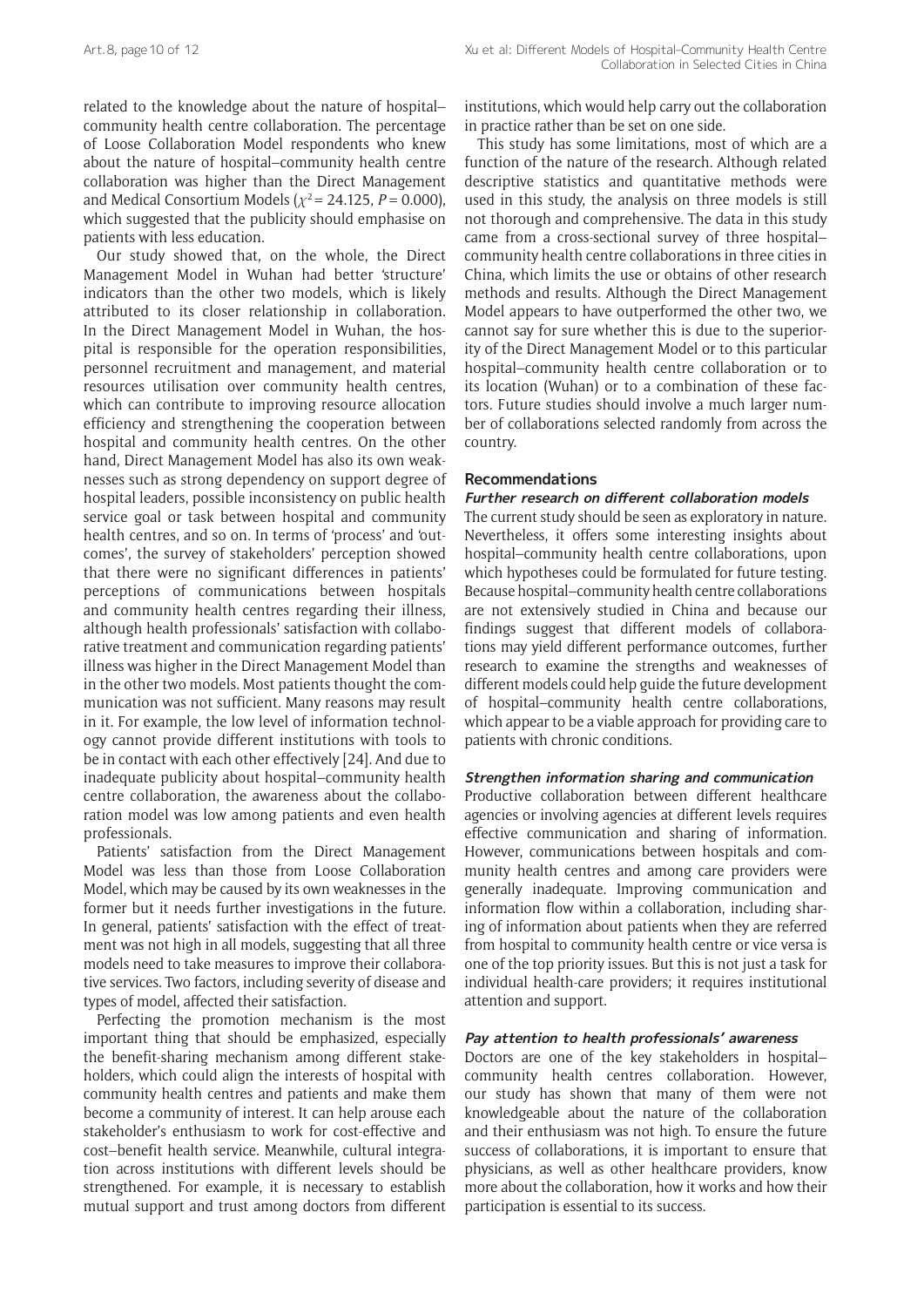As things stand, publicity about hospital–community health centre collaboration is inadequate, resulting in low awareness among patients and even among health professionals. The government and relevant health organisations need to strengthen publicity on hospital– community health centre collaborations and the services they provide. Different publicity strategies may be needed for various target audiences, including the general public, patients with different educational levels, physicians and other care providers.

#### **Sharing of experience**

Since hospital–community health centre collaborations in China started more than a decade ago and since different models of collaboration have emerged, it is time for governments, healthcare institutions, collaborations and researchers to share experience, compare notes with respect to the merits of different models and discuss possible future developments. Instead of working in isolation, hospital–community health centre collaborations need to collaborate and learn from each another in order to move forward. It is hoped that our exploratory study provides an impetus to start the dialogue among hospital–community health centre collaborations. As well, China should seek to exchange information with other nations as it could benefit from the experience of other countries where similar collaborations are in place.

## **Competing Interests**

The authors declare that they have no competing interests.

#### **Acknowledgements**

This work was supported by the National Natural Science Fund of China (grant number: 71173118) and the China Medical Board (grant number: 11-071). The authors thank the holders of the third Global Symposium on Health System Research (held on September 30, 2014) for inviting to make an oral presentation on this topic and all experts who made invaluable comments and suggestions for this paper. The authors also thank staff from the Direct Management Model in Wuhan, Loose Collaboration Model in Nanjing and Medical Consortium Model in Zhenjiang for their great support for this data survey.

#### **Reviewers**

**Susanna Bihari Axelsson**, Associate Professor, Institute for Sociology and Social Work, Aalborg University, Denmark. **Yingyao Chen**, PhD, Professor of Health Services, Associate Dean, School of Public Health, Fudan University, Shanghai, China.

**Dr. Xiaoyun Liu**, Associate Professor, China Centre for Health Development Studies, Peking University, China.

#### **References**

1. **Holman, H** and **Lorig, K.** Patient self-management: a key to effectiveness and efficiency in care of chronic disease. *Public Health Reports*. 2004; 119(3): 239–43. DOI: [http://dx.doi.org/10.1016/j.](http://dx.doi.org/10.1016/j.phr.2004.04.002) [phr.2004.04.002](http://dx.doi.org/10.1016/j.phr.2004.04.002)

- 2. **Anderson, G.** Chronic care: making the case for ongoing care. Robert Wood Johnson Foundation; 2010 [cited 2015 Dec 19]. Available from: [http://www.rwjf.org/content/dam/farm/reports/](http://www.rwjf.org/content/dam/farm/reports/reports/2010/rwjf54583) [reports/2010/rwjf54583](http://www.rwjf.org/content/dam/farm/reports/reports/2010/rwjf54583).
- 3. **Hadjistavropoulos, H, Biem, H, Sharpe, D, Bourgault-Fagnou, M** and **Janzen, J.** Patient perceptions of hospital discharge: reliability and validity of a Patient Continuity of Care Questionnaire. *International Journal for Quality in Health Care*. 2008; 20(5): 314–23. DOI: [http://dx.doi.](http://dx.doi.org/10.1093/intqhc/mzn030) [org/10.1093/intqhc/mzn030](http://dx.doi.org/10.1093/intqhc/mzn030)
- 4. **Kodner, DL.** All together now: a conceptual exploration of integrated care. *Healthcare Quarterly*. 2009; 3(9): 6–15. DOI: [http://dx.doi.org/10.12927/](http://dx.doi.org/10.12927/hcq.2009.21091) [hcq.2009.21091](http://dx.doi.org/10.12927/hcq.2009.21091)
- 5. **Sibiya, MN** and **Gwele, NS.** A model for the integration of primary health-care services in the province of KwaZulu-Natal, South Africa. *Journal of Nursing Management*. 2013; 21(2): 387–95. DOI: [http://](http://dx.doi.org/10.1111/j.1365-2834.2012.01420.x) [dx.doi.org/10.1111/j.1365-2834.2012.01420.x](http://dx.doi.org/10.1111/j.1365-2834.2012.01420.x)
- 6. **Wang, GY.** Problems and Countermeasures during the development of community health service institutions. *Chinese General Practice*. 2009; 12(23): 2185–6 [in Chinese].
- 7. **Chen, Z.** Seize the opportunity, meet the challenge, and to accelerate the healthy development of community health services. *Journal of Community Healthcare*. 2009; 8(5): 305–9 [in Chinese].
- 8. **Leutz, WN.** Five laws for integrating medical and social services: lessons from the United States and the United Kingdom. *Milbank Quarterly*. 1999; 77(1): 77–110. DOI: <http://dx.doi.org/10.1111/1468-0009.00125>
- 9. **Zeng, YY.** A sample of Medical Consortium Zhenjiang Medical Consortium. *China Hospital CEO*. 2013; (8): 48–51 [in Chinese].
- 10. **Lu, L** and **Ma, J.** Research on current situation and effectiveness of various cooperation modes between hospitals and community health service centers in Wuhan. *Chinese Hospital Management*. 2011; 31(11): 20–2 [in Chinese].
- 11. **Li, HL, Wang, XD** and **Xiao, YQ.** Explore on improving the ability of community health service centers through the reform of public hospitals direct management. *Journal of Community Medicine*. 2013; 11(17): 22–3 [in Chinese].
- 12. **Xiao, Y** and **Ruan, XM.** Practice and reflection on regional medical consortium in Hubei. *Chinese Hospital Management*. 2012; 32: 12–3 [in Chinese].
- 13. **Liu, L, Liu, F, Chen, H** and **Wang, S.** Exploration and practice of integrated medical health service system. *China Digital Medicine*. 2009; 4(9): 11–14 [in Chinese].
- 14. **Tang, ZH, Jin, QL** and **Wang, YL.** Analysis on the status of development of vertical integration of health service delivery in one district of Shanghai. *Chinese Hospital Management*. 2008; 28(12): 29–30 [in Chinese].
- 15. **Dai, T, Chen, Y** and **Wei, X.** Integrated health care system: International perspective and China